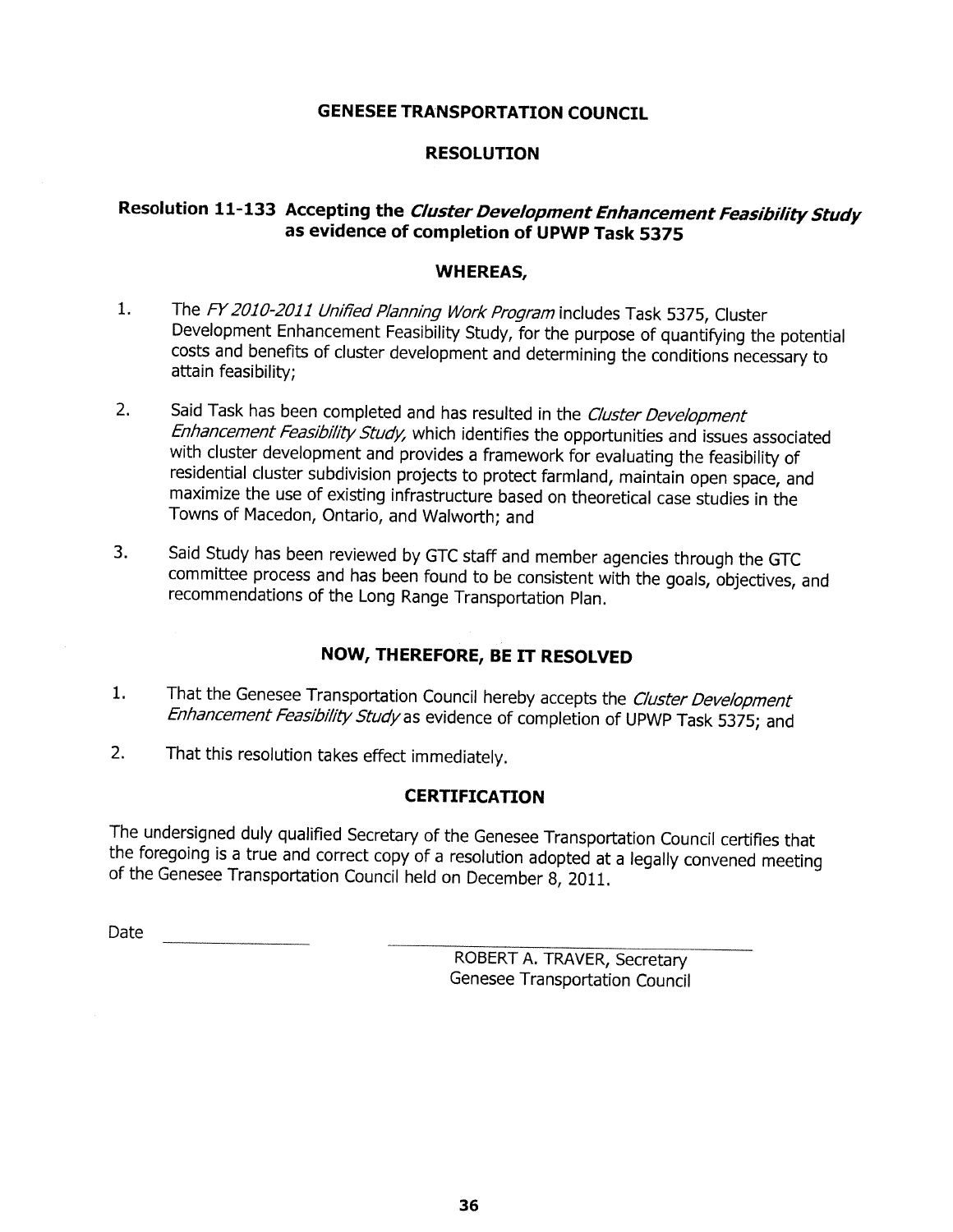#### Executive Summary

#### Project Overview

Farmland across the country is being disassembled as residential and commercial development pressures encourage the premature conversion of prime agricultural land. Cluster development is one valuable tool being used by many rural and suburban municipalities to help deal with the build-out of agricultural land.

Residential clustering projects can protect farmland, maintain open space, and maximize the use of existing infrastructure while creating new housing opportunities throughout a region. One drawback however, is that often major landowners do not have the knowledge or resources needed to plan for large subdivision developments and therefore do not take

advantage of the clustering tool. As a result, landowners sell one parcel of land at a time (usually frontage lots), which eats up road frontage, creates multiple curb cuts in close proximity to each other, and often makes farming functions more difficult. It also has a negative visual impact on what was once a picturesque landscape.



High upfront costs can make clustering prohibitive to

many landowners. However, the concept remains extremely valuable and valid, particularly in the Genesee-Finger Lakes Region, where many large farm properties are experiencing development pressure. By identifying a viable solution, involving municipalities in the process of a cluster subdivision of the land and possibly providing up front financial assistance this concept may increase the use of cluster subdivision.

The purpose of the Cluster Development Enhancement Project Feasibility Study is to create a framework and evaluate the feasibility of theoretical residential cluster subdivision projects where a town, county, and developer cost-share the upfront planning, design, engineering and/or infrastructure investments for the project. The Town and County would share in these costs in the form of a loan, which would be repaid upon the sale of the new residential lots. Several theoretical clusters were created and analyzed to evaluate the feasibility of such a program, and to identify the criteria under which a program would operate successfully. Three towns within Wayne County, Macedon, Walworth and Ontario, were used as test cases for how a program could work to support cluster development.

Funding for this project was provided through the Genesee Transportation Council (GTC) Unified Planning Work Program (UPWP Task #5375). The UPWP is an annual program of federally funded transportation planning activities undertaken by GTC and other agencies throughout the Genesee-Finger Lakes Region. The project has been assisted by the guidance of a Project Advisory Committee (PAC) which includes representatives from the Genesee Transportation Council, Wayne County Planning Department, the supervisors from the towns of Walworth, Macedon, and Ontario and other municipal representatives.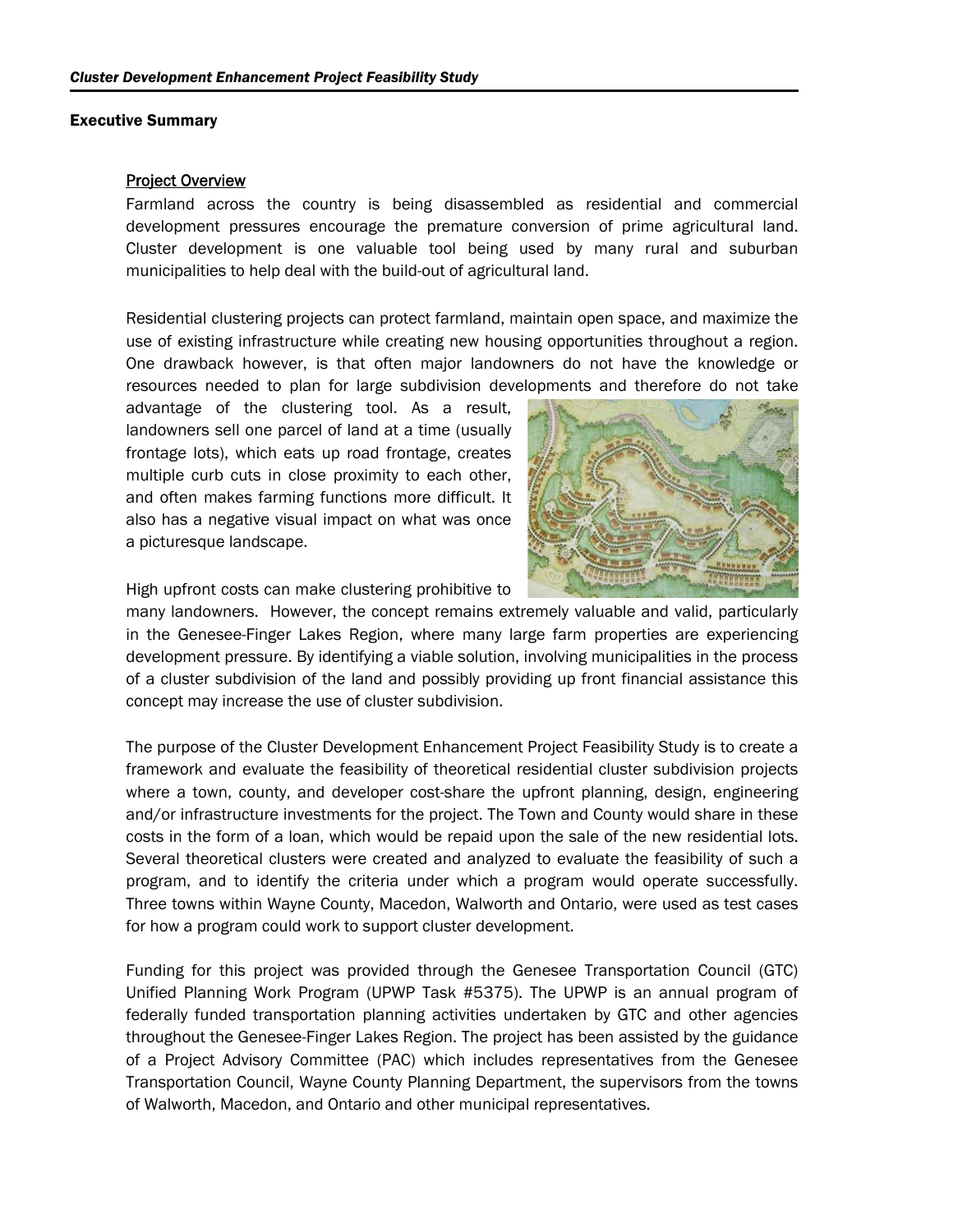### Theoretical Cluster Developments

One large parcel in each municipality was chosen to create theoretical development scenarios. In creating these hypothetical clusters, issues such as parcel size, soil-type, location, zoning and infrastructure were considered to determine criteria under which a project like this would work most effectively.

Three scenarios were analyzed for each of the parcels: a traditional residential scenario, a small cluster scenario, and a large cluster scenario. The existing scenario is a theoretical development scheme with no new regulations in place, and with development continuing as it currently is.

### Feasibility Analysis

The examples demonstrate that the use of clustering can preserve large areas of land for active agricultural use while also minimizing the need for new roadways and curb cuts onto main roads. Unfortunately,



what the examples also show is the high upfront cost to landowners. Costs such as access road installation, utilities, and getting the sites subdivided, engineered and permitted, often run upwards of \$30,000 which makes cluster development prohibitive to many.

### Establishment of a Residential Cluster Development Agency (RCDA)

In order to facilitate the use of cluster subdivision as a farmland protection and transportation maintenance (through reduced curb-cuts) program, the first recommendation is to create an organization to implement this program (called the Cluster Enhancement Program). The Agency would responsible for educating landowners, assisting potential projects in plan development, and administering any revolving loans that are established for the Cluster Enhancement Program. The Agency would be organized in such a way that it would be eligible to apply for implementation grants to establish a revolving loan fund and to hold and monitor easements.